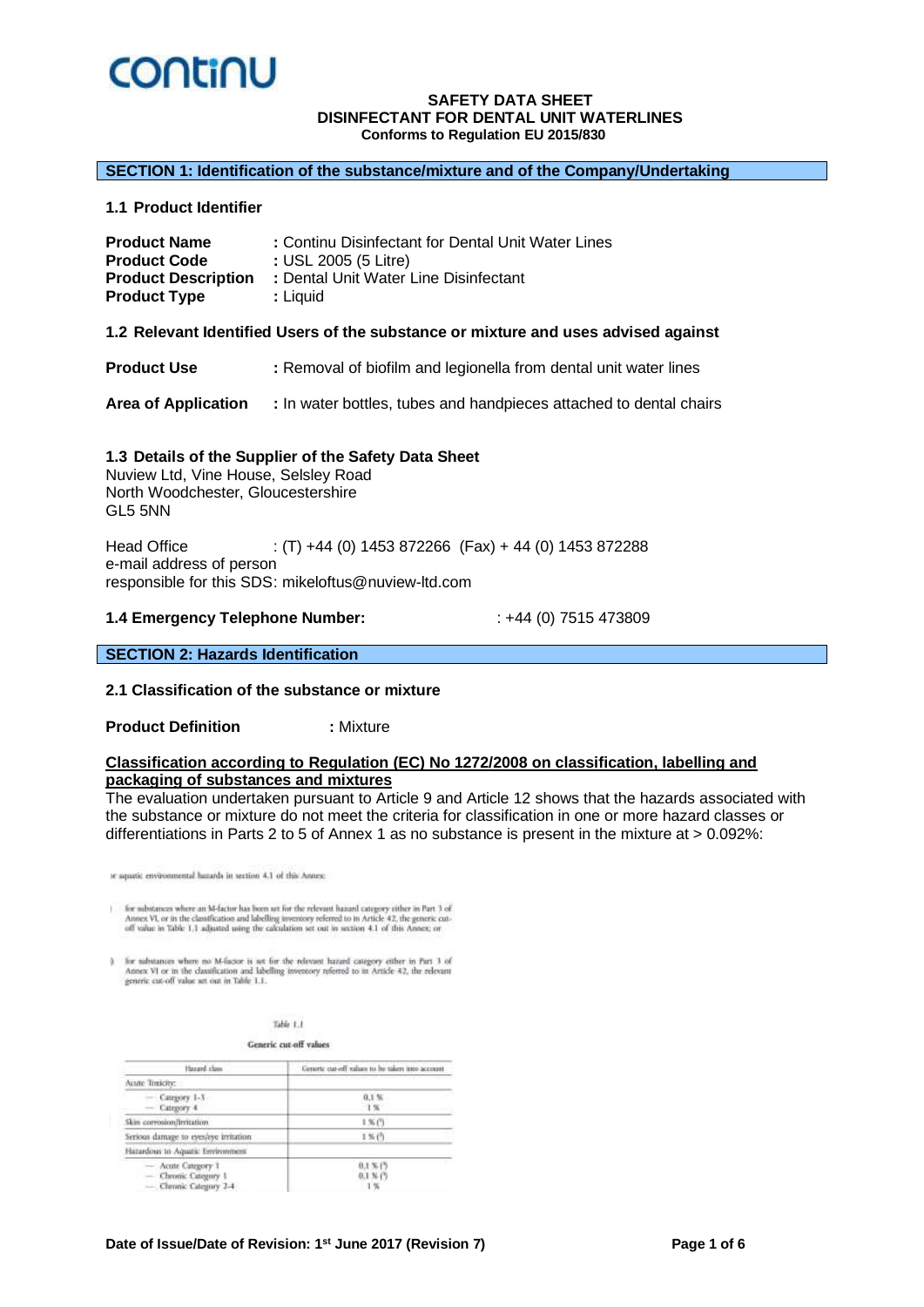# **CONTINU**

#### **SAFETY DATA SHEET DISINFECTANT FOR DENTAL UNIT WATERLINES Conforms to Regulation EU 2015/830**

#### **2.2 Label Elements**

| <b>Hazard symbols</b> | : None     |                                                                                       |
|-----------------------|------------|---------------------------------------------------------------------------------------|
| <b>Precautionary</b>  | : P102     | Keep out of the reach of children                                                     |
| <b>Statements</b>     | : P103     | Read label before use                                                                 |
|                       | : P273     | Avoid release to the environment                                                      |
|                       | : P301/305 | IF SWALLOWED OR IN EYES:                                                              |
|                       | : P330     | Rinse with fresh water                                                                |
|                       | : P312     | Contact a Doctor/Medical professional if you feel unwell or<br>symptoms arise/persist |
|                       | : P411     | Store at room temperature                                                             |
|                       | : P501     | Dispose of contents/container in accordance with local<br>guidelines                  |

#### **2.3 Other Hazards**

Other hazards which do : Not available not result in classification

**SECTION 3: Composition/information on ingredients**

#### **Substance/Mixture :** Mixture

The substance is a mixture of water and quaternary ammonium compounds. No single active ingredient is present at a concentration in excess of 0.092% so there is no requirement to disclose them under current EU regulations:

#### ELEX:32015R0830&from=EN

or identification numbers.

Suppliers of substances may choose to list in addition all constituents including non-classified ones.

This subsection may also be used to provide information on multi-constituent substances.

#### $3.2.$ **Mixtures**

The product identifier, the concentration or concentration ranges and the classifications shall be provided for at least all substances referred to in points 3.2.1 or 3.2.2. Suppliers of mixtures may choose to list in addition all substances in the mixture, including substances not meeting the criteria for classification. This information shall enable the recipient to identify readily the hazards of the substances in the mixture. The hazards of the mixture itself shall be given in Section 2.

 $2/14$ 

EN

Official Journal of the European Union

29.5.201

The concentrations of the substances in a mixture shall be described as either of the following:

(a) exact percentages in descending order by mass or volume, if technically possible;

(b) ranges of percentages in descending order by mass or volume, if technically possible,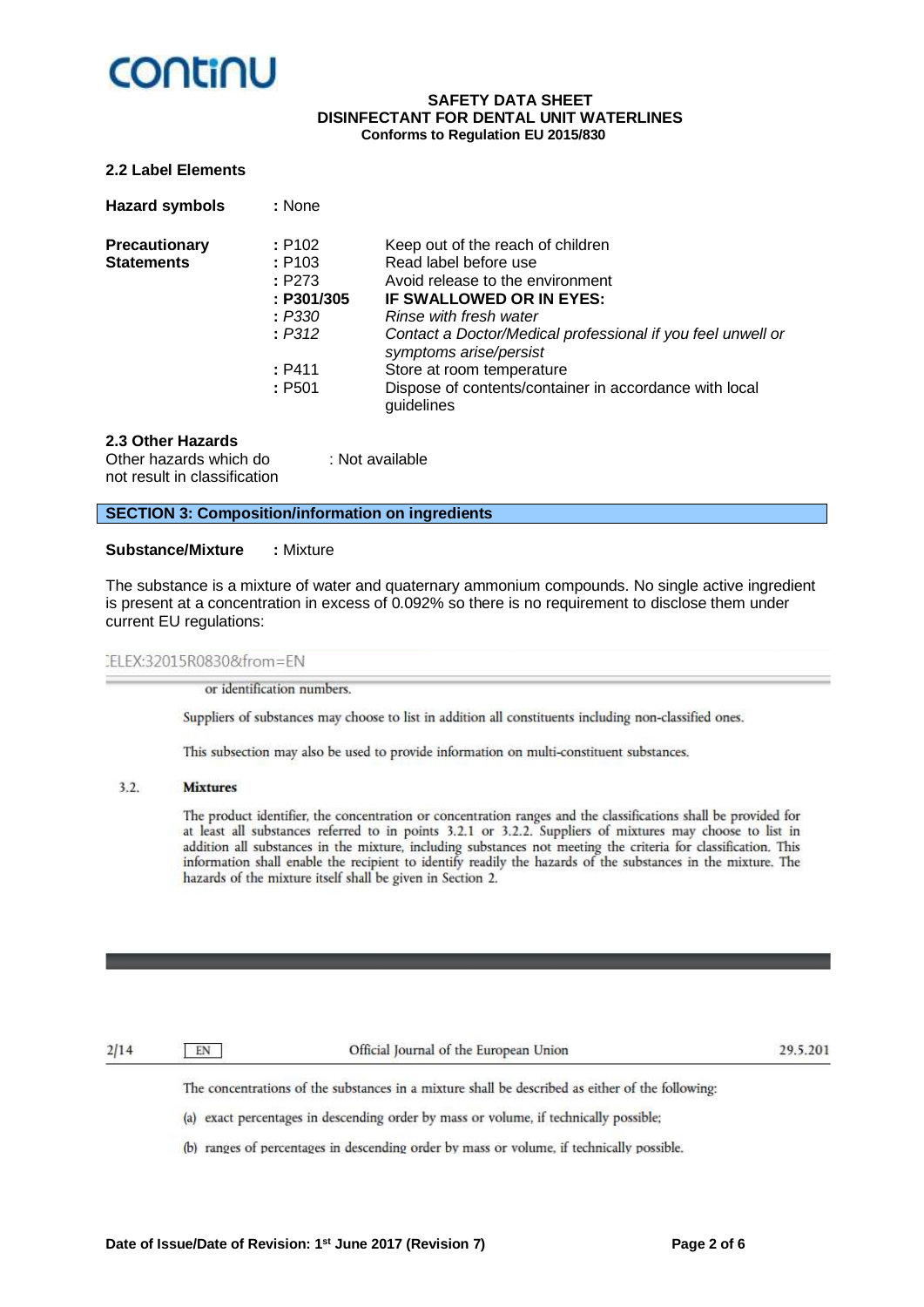

#### **SECTION 4: First Aid Measures**

#### **4.1 Description of First Aid Measures**

No special measures required. As a general rule, in case of doubt or if symptoms persist, call a Doctor or other medical professional

#### **Emergency Overview :**

| <b>Physical State</b>     | : Liquid (Clear), Colourless & Fragrance free                                                                 |
|---------------------------|---------------------------------------------------------------------------------------------------------------|
| <b>Routes of Exposure</b> | : Eyes, Skin Contact, Inhalation, Ingestion                                                                   |
| <b>Eye Contact</b>        | : Immediately rinse open eyes with fresh, clean water for several minutes                                     |
| <b>Skin Contact</b>       | : Generally the product will not irritate the skin                                                            |
| <b>Inhalation</b>         | : No special measures required, though if irritation occurs, breathe in fresh air                             |
| Ingestion                 | : If swallowed, wash out mouth with water. Call a doctor or other medical<br>professional if symptoms persist |

#### **4.2 Most important symptoms and effects, both acute and delayed**

#### *Potential acute health effects*

| <b>Eye Contact</b>  | : No known significant effects or critical hazards |
|---------------------|----------------------------------------------------|
| <b>Skin Contact</b> | : No known significant effects or critical hazards |
| <b>Inhalation</b>   | : No known significant effects or critical hazards |
| Ingestion           | : No known significant effects or critical hazards |

#### *Over exposure signs/symptoms*

| <b>Eye Contact</b>  | : Adverse symptoms may include mild irritation, watering or redness |
|---------------------|---------------------------------------------------------------------|
| <b>Skin Contact</b> | : No signs or symptoms                                              |
| <b>Inhalation</b>   | : No specific data                                                  |
| Ingestion           | : Prolonged exposure may cause irritation, redness or blistering    |

#### **4.3 Indication of any immediate medical treatment and special treatment needed** See above. No specific treatments

#### **SECTION 5: Firefighting Measures**

## **5.1 Extinguishing Media**

Use dry chemical powder, CO2, water spray or foam appropriate to environment at time of application **5.2 Special Hazards arising from the mixture**

No dangerous substances are released

#### **5.3 Advice for Firefighters**

This is a water based product presenting no unusual hazards. No special measures beyond normal appropriate protective equipment

### **SECTION 6: Accidental Release Measures**

**6.1 Personal precautions, protective equipment and emergency procedures** None required **6.2 Environmental Precautions** No special measures required **6.3 Methods and material for containment and cleaning up** May be left to dry naturally or dry with absorbent towel to avoid any slippage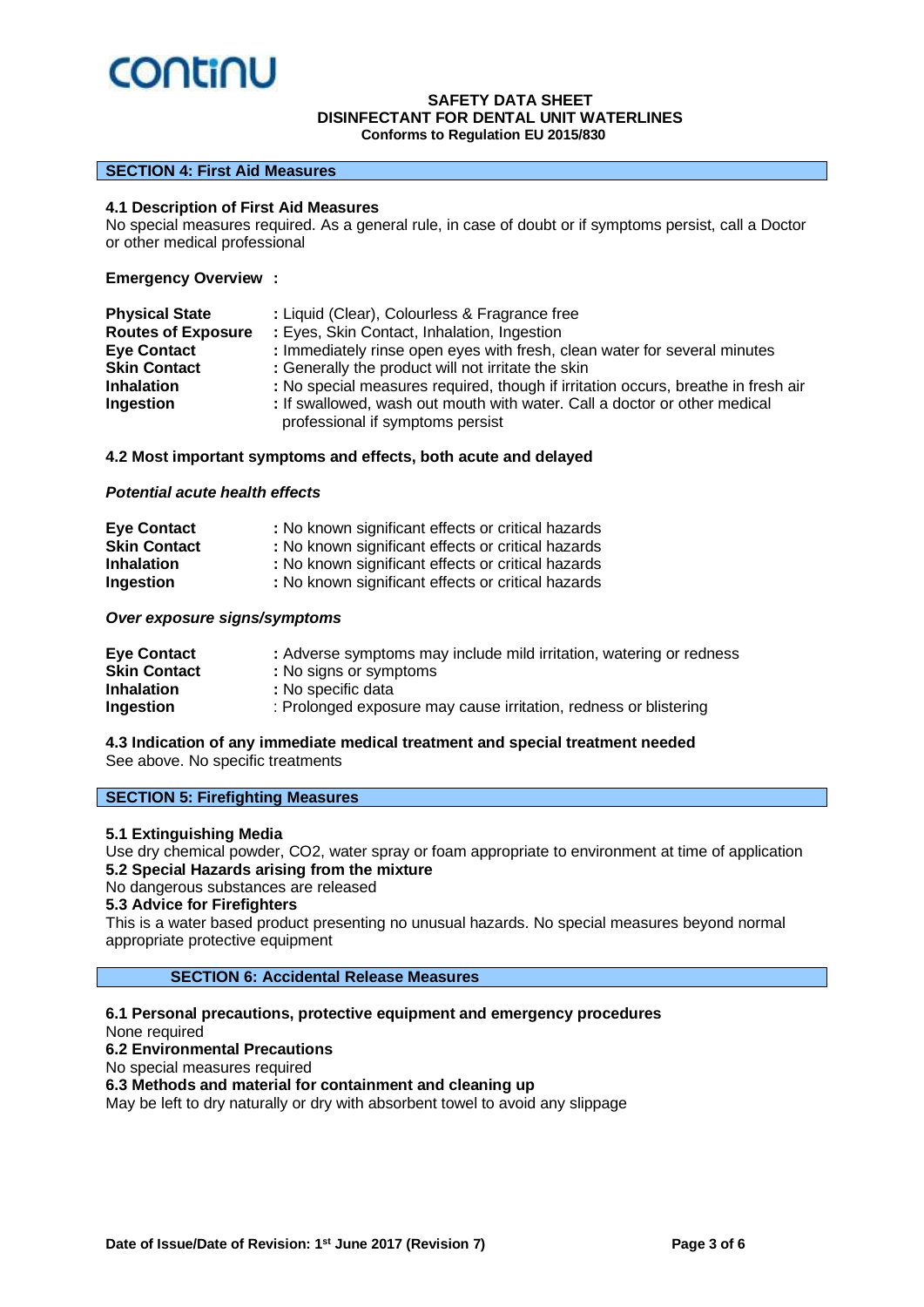# **CONTINU**

# **SAFETY DATA SHEET DISINFECTANT FOR DENTAL UNIT WATERLINES**

 **Conforms to Regulation EU 2015/830**

#### **SECTION 7: Handling and Storage**

#### **7.1 Precautions for safe handling**

No special measures required but follow instructions for use on product label

#### **7.2 Conditions for safe storage, including any incompatibles**

Store upright away from direct sunlight at room temperature. Keep out of reach of children

#### **7.3 Specific End Use**

To avoid exposure of patients to the product, instructions for use should be followed to ensure the disinfectant is emptied from the water bottle and rinsed through the tubing prior to commencing treatment

### **SECTION 8: Exposure controls/personal protection**

The information in this section contains generic advice and guidance. The user is responsible for following instructions and using safely

## **8.1 Control Parameters**

Occupational exposure limits have not been set for the ingredients within this mixture

#### **8.2 Exposure Controls**

*Engineering Controls* Ensure any spillage is dried away to avoid slipping

#### *Personal Protective Equipment*

| <b>Eye Protection</b>                         | : Not normally required |
|-----------------------------------------------|-------------------------|
| <b>Skin Protection</b>                        | : Not normally required |
| <b>Body Protection</b>                        | : Not normally required |
| Respiratory Protection: Not normally required |                         |

# **SECTION 9: Physical & Chemical Properties**

#### **9.1 Information on basic physical and chemical properties**

| Appearance                                | : Liquid, Colourless                                                        |
|-------------------------------------------|-----------------------------------------------------------------------------|
| Odour                                     | : Mild chemical odour                                                       |
| <b>Odour Threshold</b>                    | : Not available                                                             |
| рH                                        | $:7 - 10.5$                                                                 |
| Melting/Freezing point: Not available/0°C |                                                                             |
| <b>Boiling Point/Range</b>                | : 100°C                                                                     |
| <b>Flash Point</b>                        | : Not applicable                                                            |
| <b>Evaporation Rate</b>                   | : Not available                                                             |
| <b>Flammability</b>                       | : Not self inflammable                                                      |
| <b>Explosive Limits</b>                   | : Lower limit 0.9% (Vol %)                                                  |
| <b>Vapour Pressure</b>                    | : Not available                                                             |
| <b>Vapour Density</b>                     | : Not available                                                             |
| <b>Relative Density</b>                   | : ca 1g/cm <sup>3</sup> ( $@$ 20 $°C$ )                                     |
| <b>Solubility/Miscibility</b>             | : Fully miscible                                                            |
| <b>Partition coefficient</b>              | : Not available                                                             |
| <b>Auto-ignition temp</b>                 | : Not available                                                             |
| <b>Decomposition temp</b>                 | : Not available                                                             |
| Viscosity                                 | : Non-viscous                                                               |
|                                           | <b>Explosive Properties</b> : Product does not present an explosion hazard. |
| <b>Oxidising Properties</b>               | : Not available                                                             |
|                                           |                                                                             |

# **9.2 Other Information**

No additional information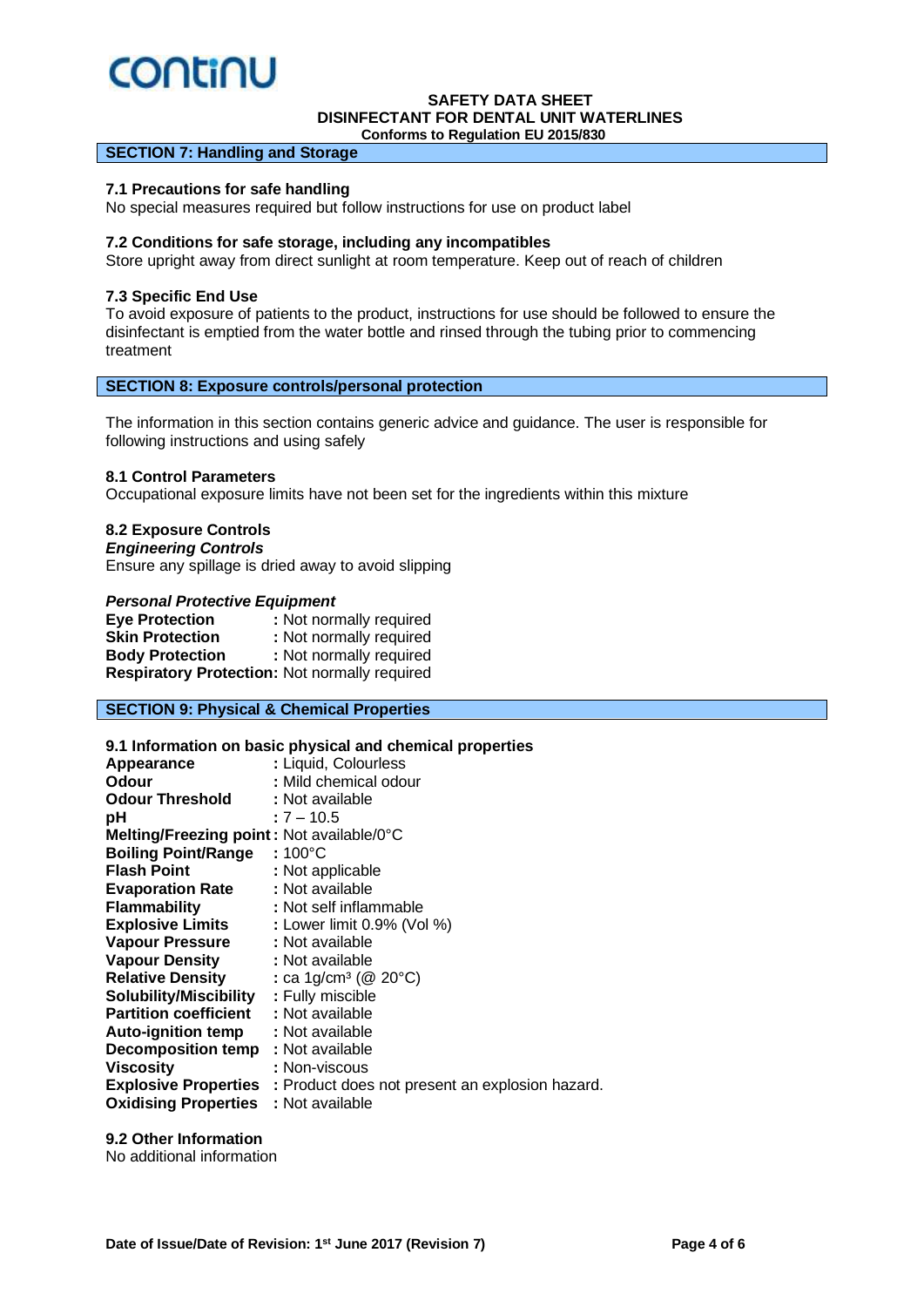

#### **SECTION 10: Stability and reactivity**

| 10.1 Reactivity           | : None known<br>10.2 Chemical stability: Stable under recommended storage conditions |
|---------------------------|--------------------------------------------------------------------------------------|
| 10.3 Possibility of       | : Under normal conditions of storage and use, hazardous reactions won't occur        |
| hazardous reactions       |                                                                                      |
| <b>10.4 Conditions to</b> | : Do not mix with other chemicals                                                    |
| avoid                     |                                                                                      |
| 10.5 Incompatible         | : Strong oxidising agents and acids                                                  |
| materials                 |                                                                                      |
| <b>10.6 Hazardous</b>     | : None known                                                                         |
| decomposition products    |                                                                                      |

### **SECTION 11: Toxicological Information**

The substance is not subject to classification according to the latest version of the EU list. When used and handled according to specifications, the product does not have any harmful effect according to our experience and the information provided to us.

| <b>Toxicity</b>          | : Non toxic at concentration levels                                                         |
|--------------------------|---------------------------------------------------------------------------------------------|
| <b>Irritation</b>        | : May cause irritation if ingested or swallowed but not under usual instructions<br>for use |
| <b>Sensitisation</b>     | : No sensitising effects known                                                              |
| General                  | : No known significant effects or critical hazards                                          |
| Carcinogenicity          | : No known significant effects or critical hazards                                          |
| <b>Mutagenicity</b>      | : No known significant effects or critical hazards                                          |
| <b>Teratogenecity</b>    | : No known significant effects or critical hazards                                          |
|                          | Developmental Effects: No known significant effects or critical hazards                     |
| <b>Fertility Effects</b> | : No known significant effects or critical hazards                                          |
| <b>Other Information</b> | : Not available                                                                             |

#### **SECTION 12: Ecological Information**

| 12.1 Toxicity<br>12.2 Persistence and : Biodegradable<br>degradability | : Non toxic at concentration levels                                             |
|------------------------------------------------------------------------|---------------------------------------------------------------------------------|
| potential                                                              | 12.3 Bioaccumulative : No bioaccumulation potential                             |
|                                                                        | 12.4 Mobility in Soil : Readily absorbed into soil                              |
| <b>vPvB</b> assessment                                                 | 12.5 Results of PBT & : This product is not identified as a PBT/vPvB substance. |
| 12.6 Other adverse<br>effects                                          | : No known significant effects or hazards                                       |

# **SECTION 13: Disposal Considerations**

The information in this section contains generic advice and guidance.

#### *Product*

Disposal should at all times comply with the requirements of environmental protection, waste disposal legislation and any local authority requirements. Small amounts of surplus solution may be diluted with plenty of water and washed away.

#### *Packaging*

Disposal should at all times comply with the requirements of environmental protection, waste disposal legislation and any local authority requirements. Waste packaging and product containers should be recycled wherever possible so incineration or landfill should only be considered where recycling is not feasible. The container should be disposed of safely.